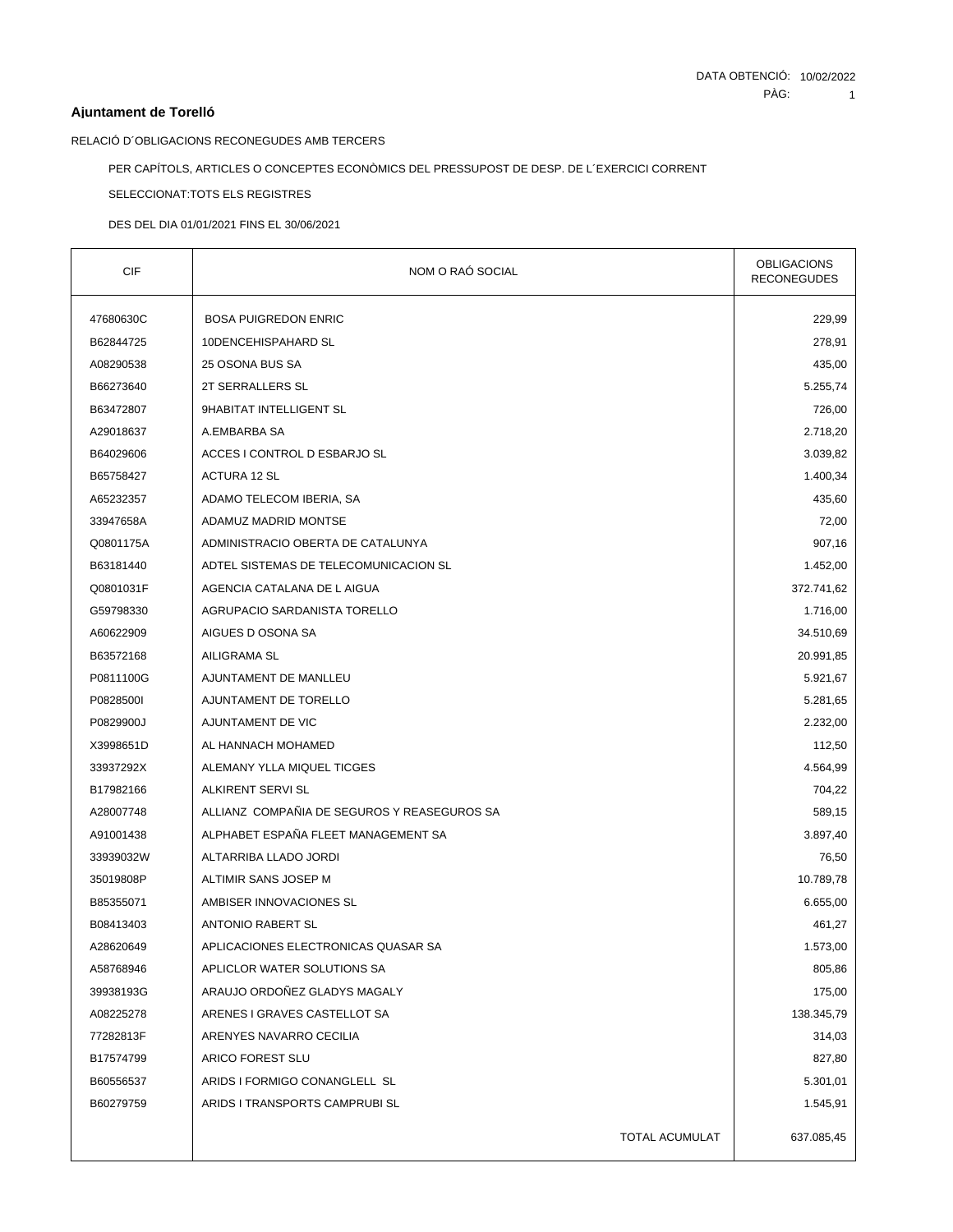| <b>CIF</b> | NOM O RAÓ SOCIAL                                                     | <b>OBLIGACIONS</b><br><b>RECONEGUDES</b> |
|------------|----------------------------------------------------------------------|------------------------------------------|
| B66563529  | ARQUIMATT MATERIALS I DECORACIO SL                                   | 13.280,31                                |
| J61123055  | ART 32 SCP                                                           | 99,84                                    |
| B65002321  | ASSESSORIA TORELLO PROFESSIONAL SLP                                  | 667,92                                   |
| G61045605  | ASSOC INTERNACIONAL DE CIUTATS EDUCADORES                            | 220,00                                   |
| G66867425  | ASSOCIACIO CARNAVAL TERRA ENDINS                                     | 16.100,00                                |
| G66436064  | ASSOCIACIO CATALANA DE MUNICIPIS                                     | 2.234,00                                 |
| G67132720  | ASSOCIACIO CULTURAL ACTURA                                           | 102,00                                   |
| G61685855  | ASSOCIACIO CULTURAL COBLA CANIGO                                     | 2.000,00                                 |
| G64876105  | ASSOCIACIO CULTURAL DE CIRC I ARTS ESCENIQUES SI LO SE, NO ME CUELGO | 3.630,00                                 |
| G61073490  | ASSOCIACIO CULTURAL I ARTISTICA GEA                                  | 19.790,00                                |
| G66480575  | ASSOCIACIO CULTURAL ITER LUMINIS                                     | 3.113,33                                 |
| G58641952  | ASSOCIACIO D'ARXIVERS. GESTORS DE DOCUMENTS DE CATALUNYA             | 75,00                                    |
| G65043390  | ASSOCIACIÓ DE MESTRES ELS NANS                                       | 79.308,05                                |
| G67160010  | ASSOCIACIO DE MUNICIPIS I ENTITATS PER L'AIGUA PUBLICA               | 432,00                                   |
| G58700238  | ASSOCIACIO DE TITULARS DE MODULS DEL MERCAT MUNICIPAL                | 2.640,00                                 |
| G65368128  | ASSOCIACIO LA CALORICA                                               | 4.488,58                                 |
| G66262304  | ASSOCIACIO LA PERSIANA                                               | 2.783,00                                 |
| G67124743  | <b>ASSOCIACIO MIL FUTURS</b>                                         | 660,00                                   |
| G66506056  | ASSOCIACIO PLATAFORMA D'ARTS DE CARRER                               | 266,20                                   |
| G66981648  | ASSOCIACIO XAFEC, XARXA DE FESTIVALS DE MUSICA DE CATALUNYA          | 302,50                                   |
| B83998740  | AUDIFILM CONSULTING SLU                                              | 5.776,24                                 |
| B59556506  | AUTOMOTOR TORELLO SL                                                 | 4.381,31                                 |
| B84117167  | AVENCAR LINK SL                                                      | 271,35                                   |
| J65454969  | AVID S D ESPECTACLES S C P                                           | 30.094,02                                |
| 43627106Q  | AYMERICH ANDREU JORGE                                                | 5.717,47                                 |
| F65202624  | AZIMUT 360 SCCL                                                      | 14.753,06                                |
| 33949408M  | <b>BADIA VILA MONTSERRAT</b>                                         | 125,00                                   |
| A08000143  | <b>BANC DE SABADELL SA</b>                                           | 1.546,31                                 |
| A48265169  | BANCO BILBAO VIZCAYA ARGENTARIA SA                                   | 2.431,40                                 |
| 46323705A  | BARTRINA FREIXER JOAN MANEL                                          | 1.194,73                                 |
| 77727416C  | <b>BASCO PRATDEBASA JOSEP</b>                                        | 65,56                                    |
| 33955583Q  | <b>BASSAS TUNEU NURIA</b>                                            | 60,00                                    |
| B67199513  | <b>BAULA COMUNICACIO SL</b>                                          | 5.644,00                                 |
| 46702773P  | BEAMUD QUILEZ ANNA MARIA                                             | 56,00                                    |
| B59987529  | BENITO URBANS S L U                                                  | 143,75                                   |
| R0800043B  | <b>BISBAT DE VIC</b>                                                 | 3.620,07                                 |
| B17310947  | <b>BITO PRODUCCIONS SL</b>                                           | 3.362,23                                 |
| B62138219  | BLANCAFOR 2000 SL                                                    | 69,44                                    |
| A03813474  | BLINKER ESPAÑA SAU                                                   | 1.760,20                                 |
| 33947584K  | BOIX ARIMANY CONCEPCIO - ART FLORAL CAN REMOLINS-                    | 70,00                                    |
| A08665838  | <b>BON PREU SAU</b>                                                  | 4.341,69                                 |
| X9470474V  | <b>BOUCHKHACHAKH SAIDA</b>                                           | 37,50                                    |
| B62426895  | BUSINESS TECHNOLOGY AND CONSULTING SL                                | 6.298,15                                 |
|            |                                                                      |                                          |
|            | <b>TOTAL ACUMULAT</b>                                                | 881.097,66                               |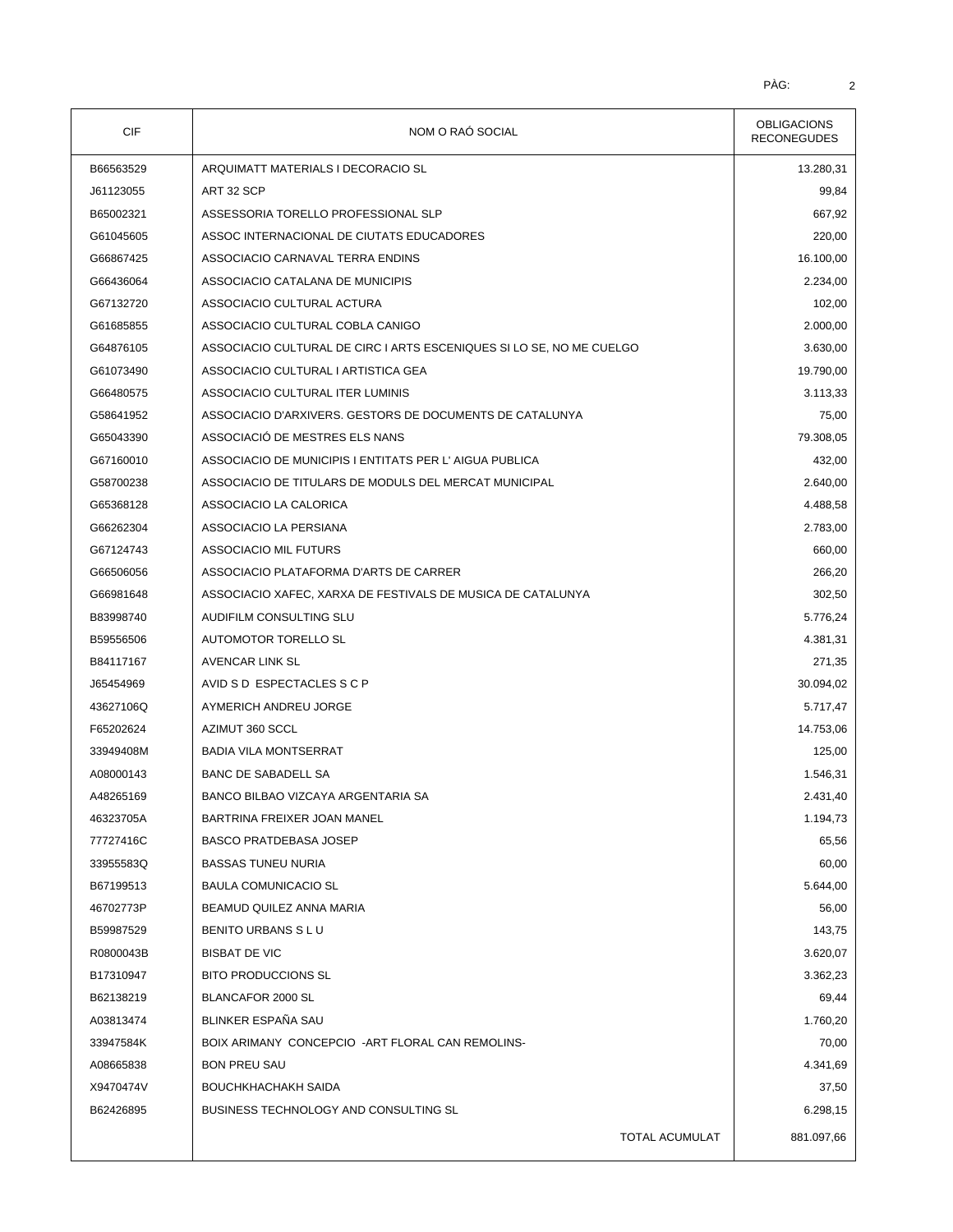| <b>CIF</b> | NOM O RAÓ SOCIAL                                                                          | <b>OBLIGACIONS</b><br><b>RECONEGUDES</b> |  |
|------------|-------------------------------------------------------------------------------------------|------------------------------------------|--|
| B66632092  | <b>CADERSEM SL</b>                                                                        | 2.813,25                                 |  |
| F08216863  | CAIXA D ENGINYERS (CAIXA DE CREDIT DELS ENGINYERS - CAJA DE CREDITO DE<br>LOS INGENIEROS) | 5.740,58                                 |  |
| A08663619  | <b>CAIXABANK SA</b>                                                                       | 723,97                                   |  |
| F04743175  | CAJAMAR CAJAS RURALES UNIDAS SCC                                                          | 0,35                                     |  |
| B67413690  | CAL CALMA SL                                                                              | 3.592,19                                 |  |
| B80216435  | CALL AND PLAY SL                                                                          | 1.048,59                                 |  |
| 54578341P  | CAMARA KEITA MAMADOU                                                                      | 175,00                                   |  |
| 77105610L  | CAMPS VILASECA JUDIT                                                                      | 1.554,85                                 |  |
| J65836348  | CAN CELS SCP                                                                              | 33,88                                    |  |
| 47846060B  | CASACUBERTA PALMAROLA MARC (AM)                                                           | 7.304,10                                 |  |
| 33953856Z  | CASALS DOT GUILLEM                                                                        | 104,00                                   |  |
| 77269006T  | CASALS FONT M. ANGELS                                                                     | $-117,86$                                |  |
| 47850884M  | <b>CASAS SAYOS JUDITH</b>                                                                 | 223,85                                   |  |
| B61235164  | <b>CASLLOGUER SL</b>                                                                      | 2.845,92                                 |  |
| B61411153  | CASSANY DESIGNE, SL                                                                       | 718,01                                   |  |
| B61528956  | CATALANA DE SEGURETAT I COMUNICACIONS SL                                                  | 6.617,92                                 |  |
| A28119220  | CATALANA OCCIDENTE SEGUROS                                                                | 20.075,77                                |  |
| B61451399  | CATVL 97 SLU                                                                              | 3.025,00                                 |  |
| B60084951  | CELESTI SOY SL                                                                            | 7.699,95                                 |  |
| B67561753  | CENTRAL OPERATIVA COMERCIAL 3000 SLU                                                      | 1.650,76                                 |  |
| 49658143Q  | CHILAH BOULANEOUAR, HAKIMA                                                                | 175,00                                   |  |
| B66148644  | <b>CITLED SLU</b>                                                                         | 52.732,76                                |  |
| 43739472G  | CLAVERA RIERA JOSEP ORIOL                                                                 | 243,17                                   |  |
| 43681729Z  | <b>CLEMARES ROCA NURIA</b>                                                                | 165,00                                   |  |
| B67015057  | <b>CLIMA EVENTS RENTAL SL</b>                                                             | 8.398,01                                 |  |
| G59322859  | <b>CLUB BASQUET TORELLO</b>                                                               | 242,00                                   |  |
| B62837000  | CLUSELLS-ROCA ENGINYERS SL                                                                | 10.744,80                                |  |
| 33945599Z  | <b>CODINACH PORTET PERE</b>                                                               | 312,00                                   |  |
| 33951753G  | CODONY RUAIX, XAVIER                                                                      | 739,37                                   |  |
| Q0866007H  | COL LEGI DE SECRETARIS, INTERVENTORS I TRESORERS DE BARCELONA                             | 360,00                                   |  |
| G61541611  | COLLA GEGANTERA DE TORELLO                                                                | 3.494,00                                 |  |
| 33956042S  | COLOMER GRABULOSA RAMON                                                                   | 967,58                                   |  |
| B60121001  | <b>COMBUSTIBLES MOLIST SL</b>                                                             | 4.709,32                                 |  |
| A17109075  | COMERÇ TURRO SA                                                                           | 616,56                                   |  |
| B59156034  | <b>COMERCIAL BLAUTEC SL</b>                                                               | 711,82                                   |  |
| A58026634  | COMERCIAL CONTEL SA                                                                       | 325,49                                   |  |
| G60083367  | COMISSIO DE REIS DE TORELLO                                                               | 4.794,00                                 |  |
| B62500061  | COMPAÑIA DE DANZA MAR Y JAVIER SL                                                         | 1.482,25                                 |  |
| H65464927  | COMUNITAT DE PROPIETARIS BAIXADA DE L'ARXIU 1                                             | 314,52                                   |  |
| H59837773  | COMUNITAT DE PROPIETARIS BORGONYA 12                                                      | 258,00                                   |  |
| H61272225  | COMUNITAT DE PROPIETARIS CABRERA 19                                                       | 180,00                                   |  |
| H61454047  | COMUNITAT DE PROPIETARIS CAPSAVILA 13 17                                                  | 221,12                                   |  |
|            | TOTAL ACUMULAT                                                                            | 1.039.114,51                             |  |
|            |                                                                                           |                                          |  |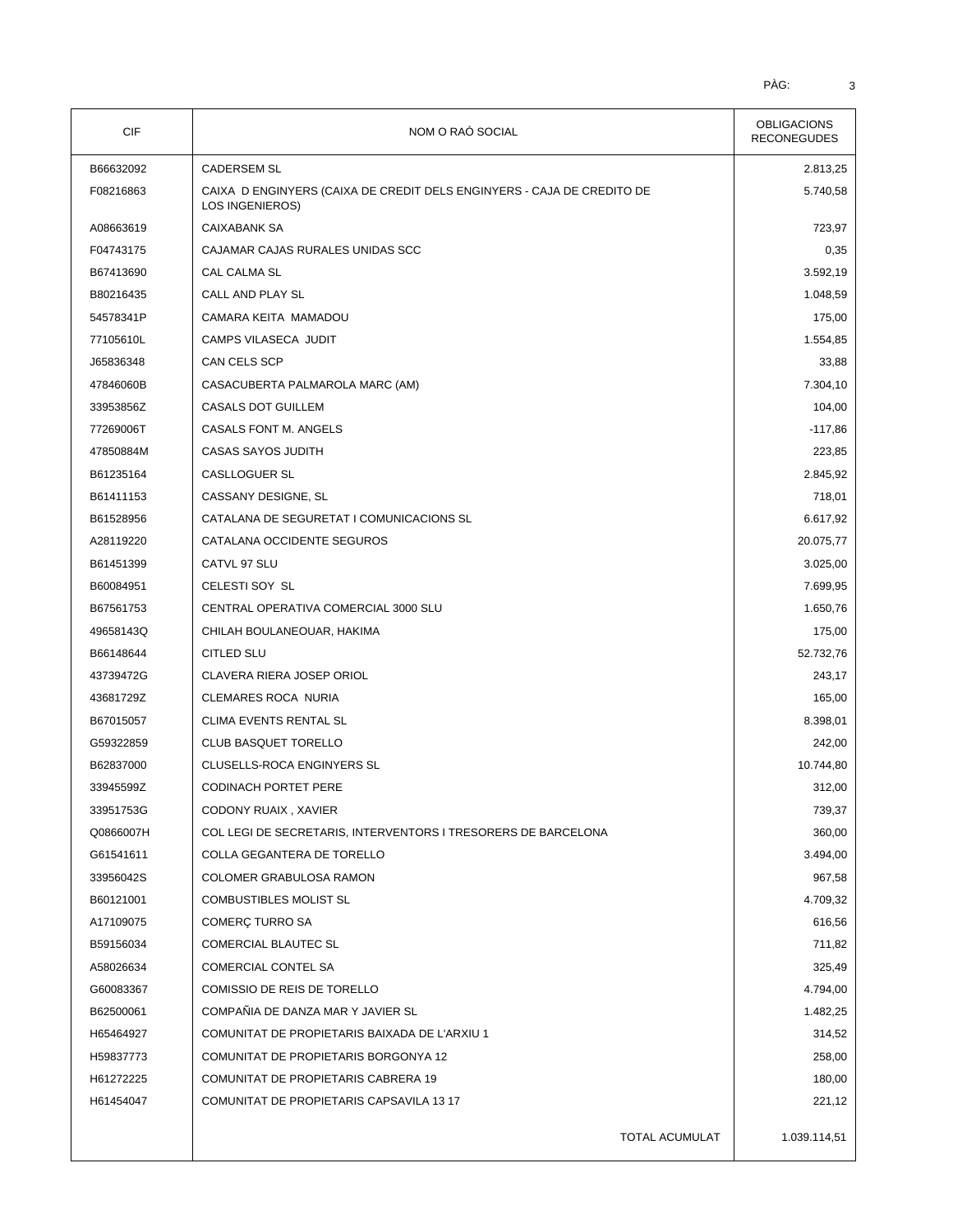| CIF       | NOM O RAÓ SOCIAL                                               | <b>OBLIGACIONS</b><br><b>RECONEGUDES</b> |
|-----------|----------------------------------------------------------------|------------------------------------------|
| H62220165 | COMUNITAT DE PROPIETARIS EDIFICI DOS RIUS                      | 666,72                                   |
| H61304846 | COMUNITAT DE PROPIETARIS GARATGES CR/CONGOST 62                | 2.340,00                                 |
| G61443156 | CONFEDERACIÓ D'HORTICULTURA ORNAMENTAL DE CATALUNYA            | 363,00                                   |
| V08983751 | CONSELL CATALA DEL LLIBRE INFANTIL I JUVENIL                   | 24,00                                    |
| P5800015I | CONSELL COMARCAL D OSONA                                       | 2.920,00                                 |
| P0800157J | CONSORCI DE LA VALL DEL GES ORIS I BISAURA                     | 131.388,60                               |
| P0800060F | <b>CONSORCI DEL TER</b>                                        | 4.883,08                                 |
| P0800049I | CONSORCI GESTIO RESIDUS URBANS D OSONA                         | 132.805,53                               |
| Q5856172A | CONSORCI PER A LA NORMALITZ.LINGUISTICA                        | 19.319,12                                |
| B62626908 | CONSTRUCCIONS I REFORMES J.CAPDEVILA SL                        | 1.193,79                                 |
| B61841920 | CONSTRUCCIONS I REFORMES MILANY, SL                            | 65,34                                    |
| J66192386 | CONSTRUCCIONS VILLENASCP                                       | 23.091,03                                |
| B60786688 | COPIER OSONA SL                                                | 2.343,09                                 |
| B60333150 | <b>CORRETJA SL</b>                                             | 1.684,89                                 |
| 47791145C | CRIBALLES CARMONA ADRIA                                        | 1.816,78                                 |
| 38166568T | <b>CROSAS PUIGVI JOSEP</b>                                     | 176,00                                   |
| B67152173 | <b>CROUS EXPERT SL</b>                                         | 350,90                                   |
| Q1766006I | <b>CSITAL GIRONA</b>                                           | 80,00                                    |
| 52466460X | <b>CUADRADO ALBA ERNEST</b>                                    | 253,59                                   |
| V67537985 | CUP TORELLO - SOM POBLE- ALTERNATIVA MUNICIPALISTA (2019-2023) | 2.675,28                                 |
| 33953302N | <b>CURRIUS SOLER ELISENDA</b>                                  | 1.621,40                                 |
| 43539412K | <b>CUSIDO GARI ADA</b>                                         | 320,00                                   |
| B63939177 | DAGRA ELECTRICS SL                                             | 2.049,81                                 |
| B64609134 | DAISA NETEJA I MANTENIMENTS SL                                 | 796,07                                   |
| 33958684N | DANES GAROLERA ADA                                             | 2.646,00                                 |
| B18884718 | DATACOL HISPANIA SL                                            | 347,50                                   |
| 33953670N | DAVID LOPEZ SOLDEVILA                                          | 1.452,42                                 |
| 77281709F | DESEURAS GALLIFA RAMON                                         | 212,22                                   |
| A08685273 | DEXTRON INGENIERIA DE LA TELECOMUNICACION SAL                  | 688,22                                   |
| Y4359259Z | DIALLO MARIAMA DIOULDE                                         | 421,00                                   |
| B17427618 | <b>DIBOSCH SL</b>                                              | 1.750,69                                 |
| J60528296 | DIMAN ELECTRONICA SCP                                          | 337,59                                   |
| P0800000B | DIPUTACIO DE BARCELONA                                         | 144.710,42                               |
| 33956043Q | DOT VERDAGUER ANNA                                             | 210,00                                   |
| B65001893 | DRAGCLIC SL                                                    | 1.693,86                                 |
| F65597072 | E I SAMBUCUS SCCL                                              | 535,73                                   |
| J61842803 | ECOGRAMA ESPAIS SCP                                            | 125,17                                   |
| B20572996 | E-COORDINA GESTION DOCUMENTAL SL                               | 3.176,25                                 |
| B65258261 | EDICIO DE PREMSA PERIODICA ARA SL                              | 406,56                                   |
| B66917048 | EDICIONS DEL NUVOL TOBELLA                                     | 363,00                                   |
| 46194638N | EL BAKKALI ADDELILAH                                           | 406,65                                   |
| X7912038S | EL FANICHI RACHID                                              | 180,00                                   |
| J26525089 | EL PATIO SC                                                    | 1.263,24                                 |
|           | TOTAL ACUMULAT                                                 | 1.533.269,05                             |
|           |                                                                |                                          |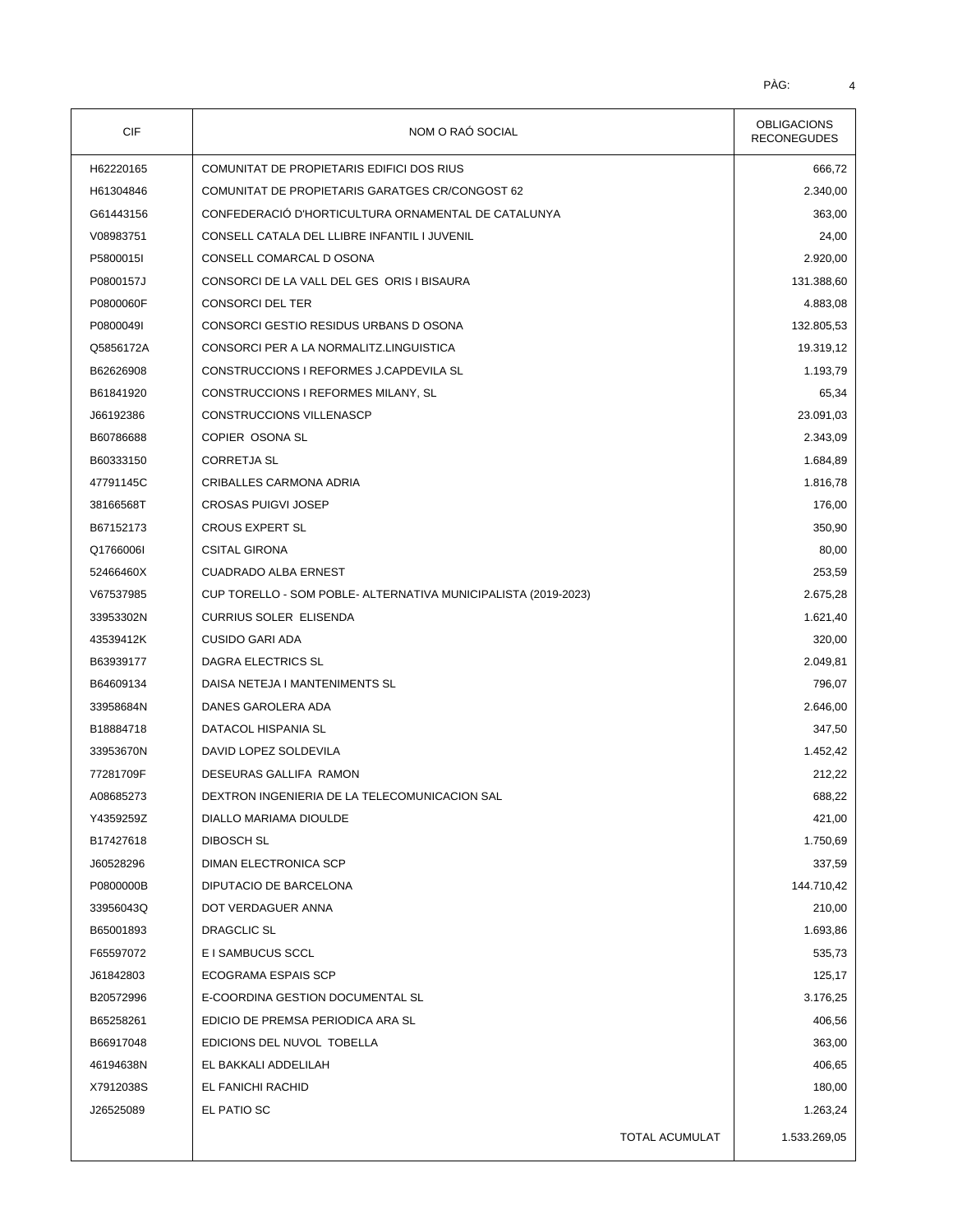| CIF       | NOM O RAÓ SOCIAL                                                  | <b>OBLIGACIONS</b><br><b>RECONEGUDES</b> |
|-----------|-------------------------------------------------------------------|------------------------------------------|
| B67557785 | EL TERRAT GESTIONES XXI SL                                        | 1.808,95                                 |
| B61265542 | ELECTROTECNIA REIXACH FEIXES SL                                   | 2.881,26                                 |
| B59996629 | EMPRESA CATALANA DE DESRATITZACIO SL ECADE                        | 6.890,93                                 |
| A81948077 | ENDESA ENERGIA SAU                                                | 204.426,77                               |
| S5800004C | ENTITAT AUTONOMA DEL DIARI OFICIAL I DE PUBLICACIONS DOGC         | 4.914,00                                 |
| 46659747S | <b>ESMARATS BIGAS MARTA</b>                                       | 192,50                                   |
| B61866125 | <b>ESPORTS EVEREST SL</b>                                         | 300,00                                   |
| B67319921 | <b>ESPORTS ISERN 56 SL</b>                                        | 64,00                                    |
| 49657368T | ESQUIVEL SUYON AURORA DEL ROSARIO                                 | 262,50                                   |
| B63855167 | <b>ESTEL 2005 SL</b>                                              | 300,00                                   |
| 34738061B | ESTERLI SANLLEHY SERGI                                            | 300,00                                   |
| B67612424 | <b>ESTURIONS DE COLORS SL</b>                                     | 999,70                                   |
| A59160366 | EUMO GRAFIC SAU                                                   | 363,00                                   |
| B55162168 | EUROPE PROFESSIONAL TOOLS SL                                      | 1.312,21                                 |
| B60596129 | EUROPEA DE MATERIALS SL                                           | 417,78                                   |
| A28541639 | FCC MEDIO AMBIENTE SA                                             | 215.722,15                               |
| B65864423 | FD ACRONIM SL                                                     | 10.376,90                                |
| X8763122F | <b>FERASSI HAYAT</b>                                              | 193,50                                   |
| 53027236T | FERMIN MARTINEZ MAYOLAS, VICTOR                                   | 10,80                                    |
| 40355749H | FERNANDEZ CASACUBERTA, CARLA                                      | 37,50                                    |
| 29205248D | FERNANDO JAVIER LLOPIS RAUSA - REGISTRE DE LA PROPIETAT VIC-2     | 265,75                                   |
| B58265240 | FERRER OJEDA ASOCIADOS CORREDURIA DE SEGUROS SL                   | 727,51                                   |
| A08889305 | FF BOFILL SA                                                      | 31,34                                    |
| B98347248 | FIXER PAVIMENTOS TECNICOS SL                                      | 399,30                                   |
| G17125832 | FONS CATALA DE COOPERACIO AL DESENVOLUPAMENT                      | 6.756,00                                 |
| 33955361R | FONT BRUCH MARTA                                                  | 166,26                                   |
| 77475851Y | FONT MONTERO M.ASSUMPCIO                                          | 1.363,38                                 |
| 47792695Y | FORCADA PUIGORIOL, ELISABET                                       | 37,50                                    |
| B17581000 | FORMIGONS LA VALL D EN BAS SLU                                    | 4.060,76                                 |
| G62429329 | FUND. ESCOLA SUPERIOR DE MUISICA DE CATALUNYA                     | 1.815,00                                 |
| G65445520 | FUNDACIÓ ASSISTENCIAL DOSONA (FADO)                               | 817,00                                   |
| G64330533 | FUNDACIO FESTIVAL DE CINEMA DE MUNTANYA DE TORELLO                | 21.504,30                                |
| R5800395E | FUNDACIO PIA AUTONOMA INSTITUT PERE TARRES D EDUCACIO EN L ESPLAI | 68.358,78                                |
| G60864931 | FUNDACIO PRIVADA ESTUDIS MUSICALS DE MANLLEU                      | 29.928,23                                |
| G63340483 | FUNDACIO PRIVADA SUPORT SOCIAL SOLIDARI                           | 5.113,60                                 |
| G65187056 | FUNDACIO PRIVADA TAC OSONA                                        | 36.840,15                                |
| B60519683 | <b>FUSTERIA BARDOLET SL</b>                                       | 585,88                                   |
| B67386086 | FUSTES I DERIVATS GERMANS GORDO SL                                | 59,33                                    |
| 39369716H | <b>GARCIA ARROYO IVAN</b>                                         | 238,08                                   |
| 33954550H | GARRIGA CODINA, MIREIA                                            | 141,00                                   |
| S0811001G | <b>GENERALITAT DE CATALUNYA</b>                                   | 92,30                                    |
| G61925996 | <b>GENT GRAN AMB MARXA</b>                                        | 7.316,42                                 |
| B65451759 | <b>GESTIO DE RESIDUS I BIODIVERSITAT SL</b>                       | 2.601,50                                 |
|           | TOTAL ACUMULAT                                                    | 2.174.262,87                             |
|           |                                                                   |                                          |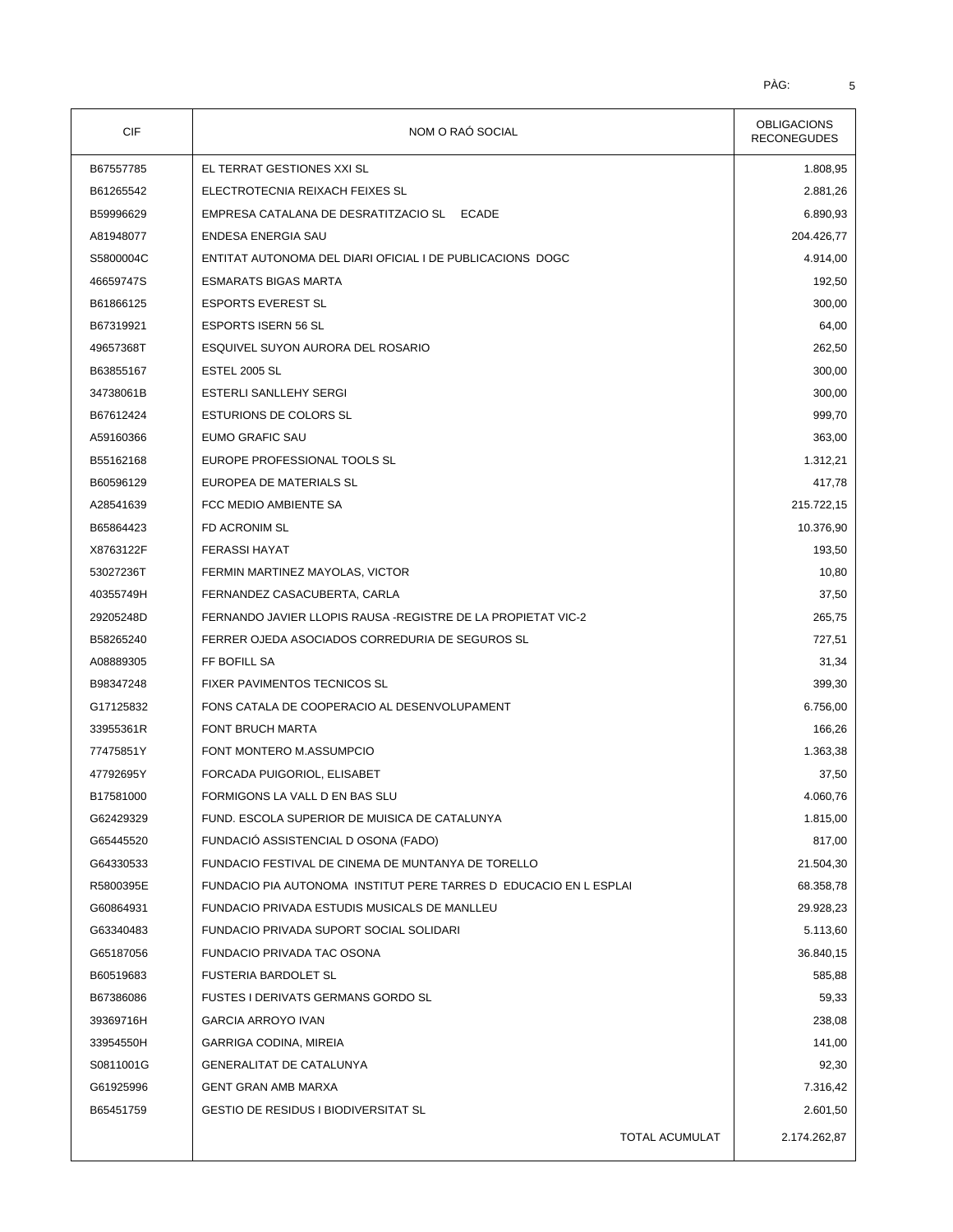| <b>CIF</b> | NOM O RAÓ SOCIAL                                                | <b>OBLIGACIONS</b><br><b>RECONEGUDES</b> |  |
|------------|-----------------------------------------------------------------|------------------------------------------|--|
| 77311216M  | GIL CAMPS, MARC                                                 | 81,22                                    |  |
| 36519250B  | GILABERT MIRABET LLORENÇ                                        | 1.996,50                                 |  |
| B42846121  | <b>GIP INFRAESTRUCTURAS SL</b>                                  | 948,64                                   |  |
| B60070505  | <b>GIRODSERVICES SL</b>                                         | 25.360,38                                |  |
| B61671277  | <b>GRESELY I FARRE SL</b>                                       | 221,55                                   |  |
| B08765125  | GRUPOS ELECTROGENOS AGRESA SL                                   | 356,95                                   |  |
| 2222       | HABILITAT Nº 2 SERVEIS SOCIALS Sra Roser Perez Villegas         | 40.371,36                                |  |
| 6666       | HABILITAT Nº 5 TARGETA MONEDER Sra Roser Perez Villegas         | 13.610,05                                |  |
| 3333       | HABILITAT Nº3 TEATRE Sr Josep Martinez Llado                    | 3.029,24                                 |  |
| 1111       | HABILITAT NUMERO 1 ADJUNT TRESORERIA SRA. DOLORS PERALBO AMBROS | 1.897,80                                 |  |
| B63768550  | HAPPYLUDIC PLAYGROUND AND URBAN EQUIPMENT SL                    | 2.582,14                                 |  |
| B67202150  | HIDDEN TRACK RECORDS SLU                                        | 2.843,50                                 |  |
| B64236714  | HOSPITAL VETERINARI DEL TER SL                                  | 7.410,55                                 |  |
| 40316677T  | <b>HOSTA ZAZO PERE</b>                                          | 968,00                                   |  |
| Y1790717C  | <b>HOUBAN CHAFIKA</b>                                           | 109,00                                   |  |
| 79325262X  | <b>IGLESIAS CHEDA ANA MARIA LC INTERNET</b>                     | 617,10                                   |  |
| B08890261  | <b>IMPREMTA SELLARES SL</b>                                     | 3.287,32                                 |  |
| B08328882  | INDUSTRIAL CARSAN SL                                            | 187,55                                   |  |
| B17016718  | <b>INDUSTRIAS LINDAMER SL</b>                                   | 2.424,42                                 |  |
| B09534405  | INDUSTRIAS QUIMICAS KIMINOR SL                                  | 508,20                                   |  |
| A46146247  | INELCOM INGENIERIA ELECTRONICA COMERCIAL SA                     | 762,30                                   |  |
| B17459058  | <b>INFOSELF SISTEMES SL</b>                                     | 4.462,69                                 |  |
| B58407081  | INGENIERIA CONSTRUCTORA MANRESANA SL                            | 9.873,16                                 |  |
| A62785456  | INNOVACIO I TECNIQUES DE CONSERVACIO SA                         | 178.299,52                               |  |
| Q0840001B  | INSTITUT CATALA DEL SOL                                         | 10.186,98                                |  |
| Q0801494F  | INSTITUT DE SEGURETAT PUBLICA DE CATALUNYA                      | 165,00                                   |  |
| G08546665  | INSTITUT DE TECNOLOGIA DE LA CONSTRUCCIO DE CATALUNYA           | 1.263,24                                 |  |
| B17475898  | <b>ITRAM COMUNICACIO SL</b>                                     | 907,50                                   |  |
| B60477692  | <b>JOAN FAJEDA SL</b>                                           | 10.736,16                                |  |
| B66344870  | <b>JOS ESPECTACLES SLU</b>                                      | 5.702,48                                 |  |
| B65256224  | JOY SOL LUCIONS D AVARIES TELESCOPIQUES SL                      | 2.900,01                                 |  |
| X2036885M  | <b>KESSILI ACHRAF</b>                                           | 187,50                                   |  |
| A81069197  | KONICA MINOLTA BUSINESS SOLUTIONS SPAIN S.A.                    | 740,06                                   |  |
| X1962945X  | KONKLE KARIN LYNN                                               | 127,84                                   |  |
| B65547192  | LA BRUTAL SL                                                    | 3.251,88                                 |  |
| B63697791  | <b>LASO RECOBRIMENTS SL</b>                                     | 1.367,30                                 |  |
| A79216651  | LEFEBVRE EL DERECHO SA                                          | 2.167,11                                 |  |
| 47728035E  | LERMO MARTINEZ, NOEMI                                           | 7,50                                     |  |
| X2374132A  | LESLIE FEDER AARON                                              | 1.573,00                                 |  |
| 77475169Z  | <b>LLACH BARRIS PERE</b>                                        | 13.421,54                                |  |
| 43539406S  | LORA CABRILLANA ELISABET                                        | 439,50                                   |  |
| Y3978845C  | LORA CEPEDA MARIA ARGENTINA                                     | 262,50                                   |  |
| 36503529E  | <b>MADRID LORES MANEL</b>                                       | 470,69                                   |  |
|            | TOTAL ACUMULAT                                                  | 2.532.349,80                             |  |
|            |                                                                 |                                          |  |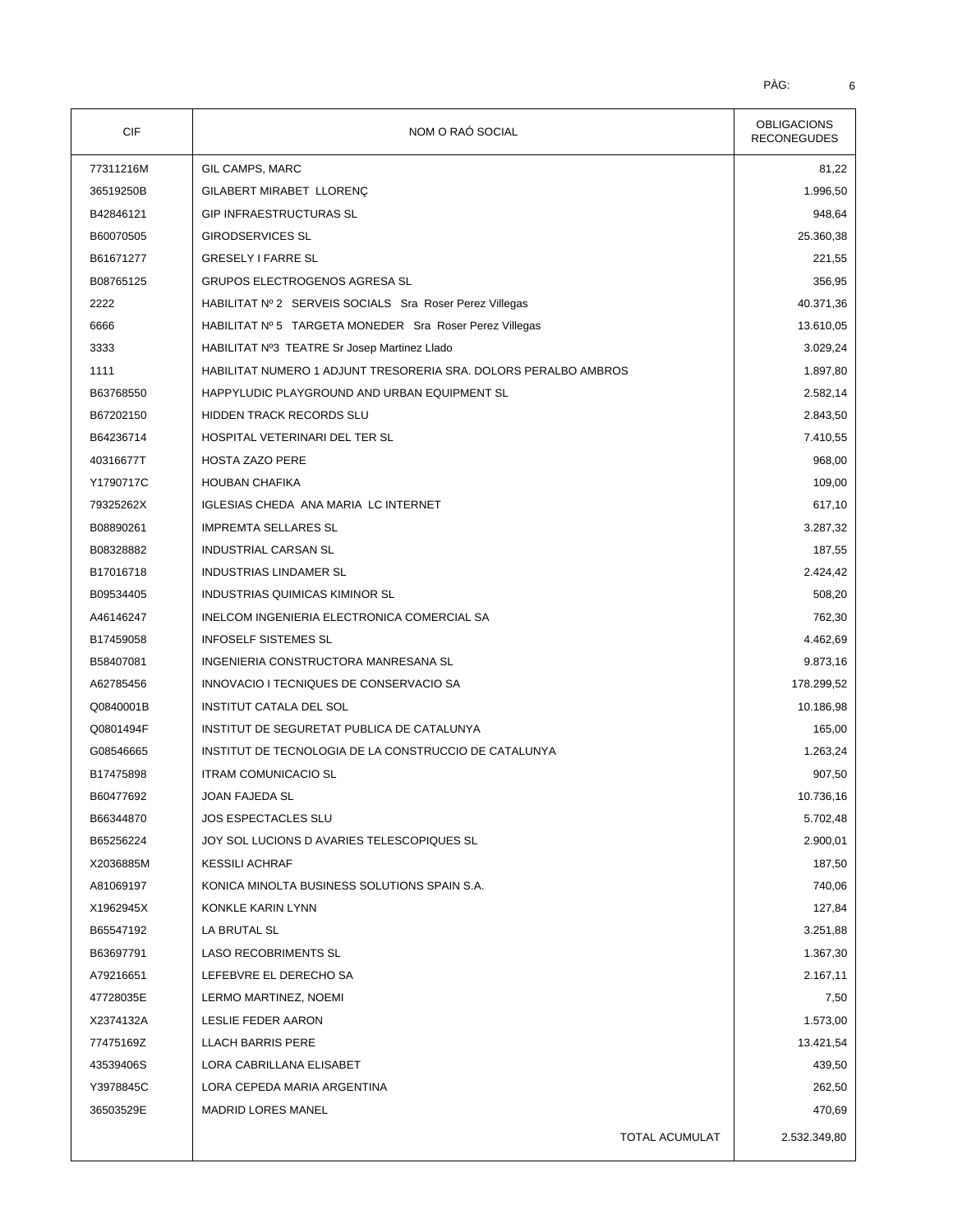| CIF       | NOM O RAÓ SOCIAL                                                                 | <b>OBLIGACIONS</b><br><b>RECONEGUDES</b> |  |
|-----------|----------------------------------------------------------------------------------|------------------------------------------|--|
| B67005553 | MAGRANA ARTS MEDIA SL                                                            | 2.070,31                                 |  |
| F02825990 | <b>MAGRANES SCCL</b>                                                             | 1.750,00                                 |  |
| B17255969 | <b>MAIDEU SL</b>                                                                 | 990,99                                   |  |
| B65876427 | <b>MANCIVENT SL</b>                                                              | 580,24                                   |  |
| B61579348 | MANUSA DOOR SYSTEMS SLU                                                          | 298,41                                   |  |
| B66157082 | MARFURIUS SL (EL MALDA)                                                          | 35,70                                    |  |
| 47847077Q | MARGINEDAS SAYOS BLAI                                                            | 6.834,66                                 |  |
| Y3219356Z | <b>MARIKO SETOU</b>                                                              | 54,50                                    |  |
| B55543615 | MARLIA PRODUCCIONS SL                                                            | 952,88                                   |  |
| 33954211R | MARTIN GODOY MARIA ANGELES                                                       | 114,78                                   |  |
| J65486631 | <b>MARTOM ALIMENTARIA SCP</b>                                                    | 290,00                                   |  |
| 38118891W | MASANA SERRA, MARTA                                                              | 121,14                                   |  |
| B67439422 | MASCOT-CAT SL                                                                    | 3.285,10                                 |  |
| B59482992 | MATERIAL DE CONSTRUCCIO GIL SL                                                   | 199,46                                   |  |
| A08244998 | <b>MECALUX SA</b>                                                                | 5.999,18                                 |  |
| B62008610 | MECANITZATS DE LA FUSTA KIM SL TALLER DINTERIORS                                 | 3.652,99                                 |  |
| 33955551F | MELERO CORONEL ANTONIO                                                           | 203,55                                   |  |
| X9598867R | MEZIANI, ASMAA                                                                   | 76,52                                    |  |
| A08171373 | MGS SEGUROS Y REASEGUROS SA                                                      | 957,51                                   |  |
| S2800568D | MINISTERIO DE ECONOMIA Y EMPRESA- CONSORCIO DE COMPENSACION DE<br><b>SEGUROS</b> | 100,00                                   |  |
| B62362926 | MIQUEL BADIA SL                                                                  | 279,00                                   |  |
| B17063041 | MOBLES NOGUER SL                                                                 | 2.056,00                                 |  |
| 33950469P | MOLINA TORRES DAVID                                                              | 133,24                                   |  |
| 73194855T | MORANCHO FARRE ESTHER                                                            | 219,35                                   |  |
| 38874830T | MORENO THOMSON DENISE MARIA                                                      | 106,50                                   |  |
| B08673527 | <b>NEIDA SL</b>                                                                  | 1.221,00                                 |  |
| B64165384 | NETEGES NIFIDUS SL                                                               | 1.435,94                                 |  |
| 1         | <b>NOMINES</b>                                                                   | 1.958.849,28                             |  |
| P5800016G | ORGANISME DE GESTIO TRIBUTARIA                                                   | 55.219,59                                |  |
| 40964206X | ORTIZ MUÑOZ DOLORES                                                              | 210,00                                   |  |
| 46648358B | ORTIZ NICOLAS NOELIA                                                             | 121,00                                   |  |
| 4444      | ORTUÑO JOLIS MARÇAL (HABILITAT BESTRETA)                                         | 20,67                                    |  |
| 77475287V | PALAU BARTRINA JOSEP<br><b>CREACIONS VIC</b>                                     | 12.815,15                                |  |
| B55370407 | PANCHO & LEFTY SL                                                                | 968,00                                   |  |
| B58840984 | PARADIS BLAU SL                                                                  | 76,02                                    |  |
| X6106795L | PASDOIT AUDREY                                                                   | 106,50                                   |  |
| 33958750D | PEREZ RIERA GEROGINA                                                             | 137,58                                   |  |
| B17781915 | PICKPOCKET SL                                                                    | 2.250,60                                 |  |
| 39179670K | PICON GONZALEZ JUAN JOSE                                                         | 3.686,55                                 |  |
| 35036858S | PIERA LOPEZ PEDRO                                                                | 119,79                                   |  |
| A08361446 | PINTUR SA                                                                        | 1.299,54                                 |  |
| A17054370 | PINTURES M VICH SA                                                               | 8.479,73                                 |  |
|           |                                                                                  |                                          |  |
|           | TOTAL ACUMULAT                                                                   | 4.610.728,75                             |  |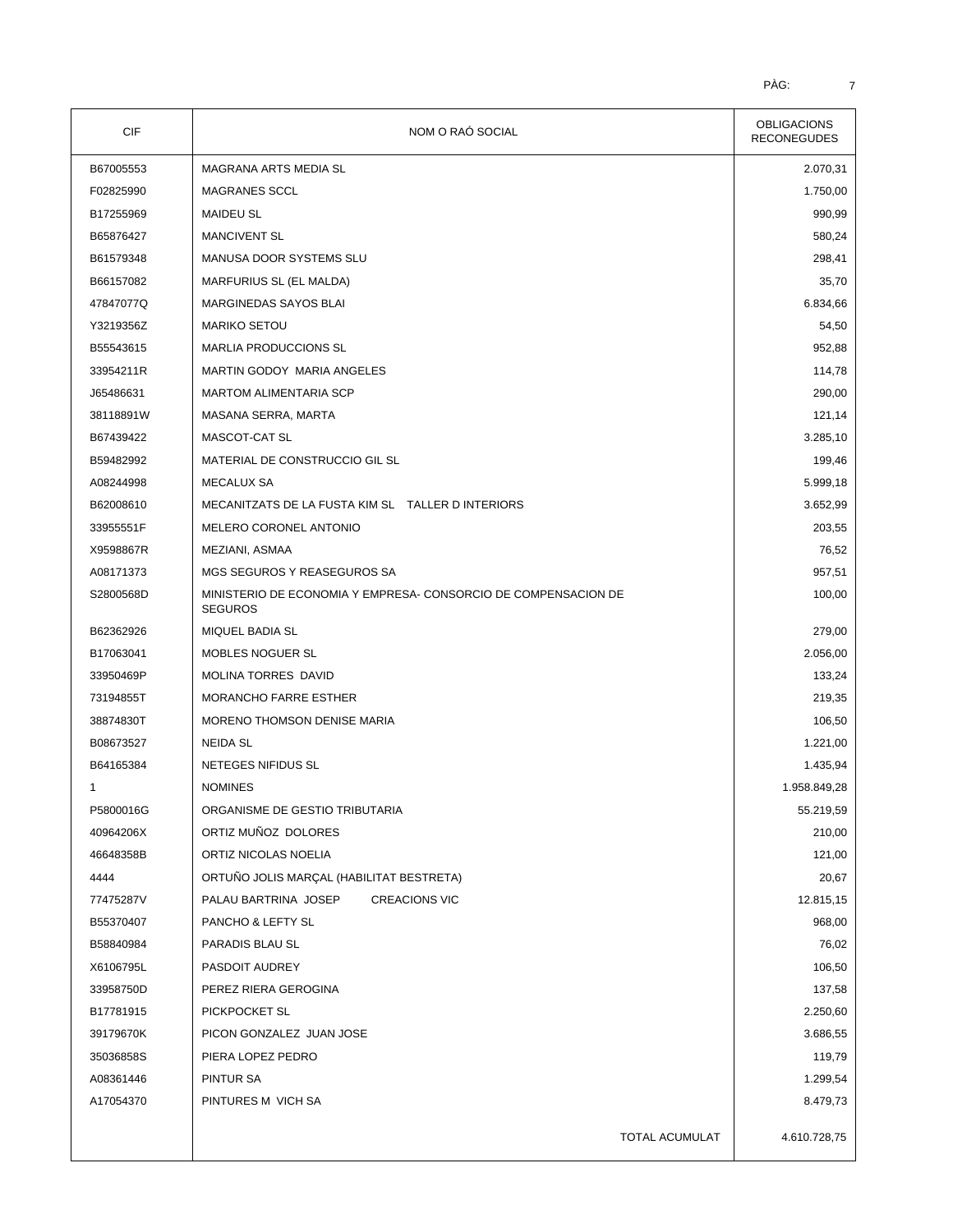| CIF       | NOM O RAÓ SOCIAL                | <b>OBLIGACIONS</b><br><b>RECONEGUDES</b> |
|-----------|---------------------------------|------------------------------------------|
| B67222380 | PIOTA PRODUCCIONS SL            | 357,58                                   |
| 39327045N | PLADEVALL CRUSELLAS M ANGELS    | 84,70                                    |
| 09737704X | PLATERO JURADO, VALENTIN        | 280,35                                   |
| A58093816 | PMC GRUP 1985 SA                | 1.133,58                                 |
| 79303824P | POLO CUBERO ESTER               | 480,00                                   |
| B55123806 | PORTES BISBAL SL                | 8.221,07                                 |
| 33950513Y | POUS JUTGLAR ANNA               | 84,00                                    |
| 33941335M | PRATDESABA BARCONS, JOSEP MARIA | 383,00                                   |
| A08447369 | PREMSA D OSONA SA               | 2.339,66                                 |
| B66499310 | PROTECTA VIGILANCIA INTEGRAL SL | 367,54                                   |
| B08936643 | PUBLIPRESS MEDIA S L U          | 788,92                                   |
| B63715767 | PUCA ESPECTACLES SL             | 2.005,56                                 |
| 47791589G | PUIG MAVARRO, HERMINIA          | 21,80                                    |
| F65970733 | PUNCH SERVEIS AUDIOVISUALS SCCL | 420,00                                   |
| B64958838 | PUNTUAJOCS SL                   | 3.584,63                                 |
| B08839094 | <b>QPRINT OSONA SL</b>          | 150,57                                   |
| 37745685V | QUEMADA CUATRECASAS ANGEL       | 549,41                                   |
| B08325482 | QUIBAC SL                       | 1.182,13                                 |
| B60480670 | RAPID XINEL LA SL               | 1.964,37                                 |
| 43453146M | REAL CERVIGON CRISTIAN          | 423,50                                   |
| B61169769 | RECOLLIDA DE RESIDUS D OSONASL  | 100.069,81                               |
| B60476330 | RECOLLIDA I RECICLATGE SL       | 955,66                                   |
| B63690291 | <b>REIMO TECNIC SL</b>          | 7.607,16                                 |
| B62425285 | RELLOTGERIA I JOIERIA CODINA SL | 907,50                                   |
| B67079251 | RENOVALTI 2017 SL               | 14.044,47                                |
| 43451793D | RIBA MATA MARTA                 | 43,18                                    |
| B66703083 | <b>RIERA DIGIT SL</b>           | 5.467,99                                 |
| 77476176D | RIFA FRANCAS JOAN               | 99,99                                    |
| 33932182Y | <b>RIFA PRIMS MARIA</b>         | 31,00                                    |
| B62298179 | RIPOLL I FILLS SL               | 3.571,74                                 |
| 48041032N | RODRIGUEZ MIRO ARIADNA          | 353,00                                   |
| 33952113L | ROMEU BARTRINA ROGER            | 3.976,58                                 |
| 33937211K | ROURA FRANCAS ESTEVE            | 3.093,36                                 |
| 47846293Z | ROURA PRAT LAIA                 | 37,50                                    |
| B66142894 | RUIZ 2014 OSONA SLU             | 2.831,40                                 |
| 47176809Z | SALADICH CUBERO MARIA           | 300,00                                   |
| A64718877 | SALTOKI VIC SA                  | 368,02                                   |
| 40987200G | SALVADO MORRAL JORDI            | 142,00                                   |
| 33943518A | SALVANS CASAS JORDI             | 1.821,05                                 |
| 43798155Z | SANCHEZ TAPIA JOSE MANUEL       | 883,59                                   |
| 33957060K | SANCHEZ VITAL OLGA              | 21,30                                    |
| 41576744N | SANVICENS VILAMANYA LAIA        | 129,50                                   |
| X1374520V | <b>SBAI SAID</b>                | 213,00                                   |
|           | TOTAL ACUMULAT                  | 4.782.519,92                             |
|           |                                 |                                          |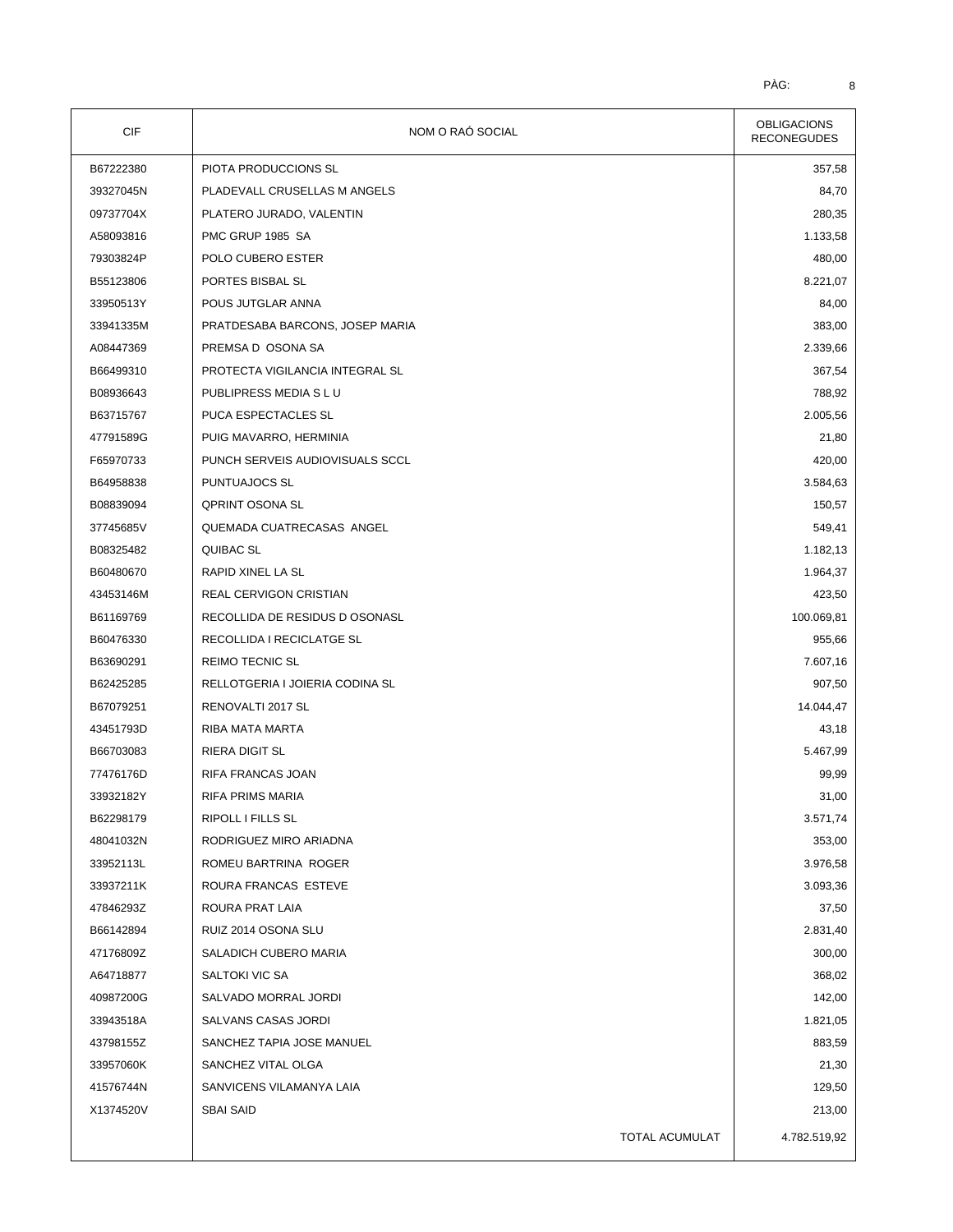| <b>CIF</b>             | NOM O RAÓ SOCIAL                                                      | <b>OBLIGACIONS</b><br><b>RECONEGUDES</b> |
|------------------------|-----------------------------------------------------------------------|------------------------------------------|
| 53127498M              | SEGURA PARRA SILVIA                                                   | 121,06                                   |
| B14456255              | SEMILLAS SILVESTRES SL                                                | 1.372,80                                 |
| B66703877              | SENMARTI GESTIO I ASSESSORAMENT DE PLAGUES SLU                        | 7.096,16                                 |
| 33957571A              | SERRA GIRBAU ALBERT                                                   | 1.594,78                                 |
| B65758641              | SERVEIS D EMPRESA I MANTENIMENTS VARIS SL                             | 409,83                                   |
| B61950127              | SERVEIS D INTERNET JAVAJAN                                            | 2.019,25                                 |
| A58122466              | SERVICIO DE REPARACION DE VEHICULOS INDUSTRIALES SA                   | 365,12                                   |
| A25027145              | SERVICIOS MICROINFORMATIC SA                                          | 1.710,07                                 |
| B62724562              | SISTEMAS DIGITALES CORPORATE SL                                       | 1.951,37                                 |
| J60743739              | <b>SISTEMAT SCP</b>                                                   | 756,73                                   |
| 33940665W              | <b>SITJA FONT RAMON</b>                                               | 122,17                                   |
| A08001182              | SOCIEDAD ESPAÑOLA DE CONSTRUCCIONES ELECTRICAS SA                     | 2.579,70                                 |
| A83052407              | SOCIEDAD ESTATAL CORREOS Y TELEGRAFOS SA                              | 4.100,11                                 |
| A08000234              | SOCIEDAD GENERAL AGUAS DE BARCELONA SAU                               | 197.593,01                               |
| G28029643              | SOCIEDAD GENERAL DE AUTORES Y EDITORES                                | 3.455,74                                 |
| 33935689V              | SOLA CUCURULL SANTI                                                   | 4.129,81                                 |
| 46629777Z              | SOLÀ RODRIGO, AINA                                                    | 169,50                                   |
| B63140628              | SOLUCIONES Y APLICACIONES TECNOLOGICAS INTEGRALES SL                  | 1.392,00                                 |
| F66835125              | <b>SOM MOBILITAT SCCL</b>                                             | 145,20                                   |
| A25007832              | SORIGUE SA                                                            | 801,50                                   |
| B41805557              | SPAI INNOVA ASTIGITAS SL                                              | 1.203,60                                 |
| B60223062              | SPORT ASSISTANCE 2000 SL                                              | 33.126,60                                |
| B60928678              | SR GRUPSIS ASSOCIATS SL                                               | 151,25                                   |
| B61295952              | SUBMINISTRAMENTS DE FERRETERIA TIO SL                                 | 9.209,02                                 |
| B59972810              | SUBMINISTRES INDUSTRIALS LLORIANA SL                                  | 2.139,76                                 |
| A58197443              | SUMINISTROS GAME SA                                                   | 38,89                                    |
| Y5345809W              | <b>TAKLEH HANAN</b>                                                   | 150,50                                   |
| 33951244R              | TALEN ARJONA CARLOS                                                   | 900,00                                   |
| B60070570              | TALLERS MAS ORIOL SL                                                  | 15.689,49                                |
| A58866682              | TANCAMENTS DE PVC SA                                                  | 1.137,40                                 |
| B62818844              | TATARANA SL                                                           | 264,92                                   |
| A58082967              | TC TORELLO SA                                                         | 6.684,07                                 |
| B64020431              | TEATRERYA TEXTILES ESCENOGRAFICOS SL                                  | 116,16                                   |
| B63926489              | TECOLOGIC SYSTEMS SL                                                  | 235,20                                   |
| A82018474              | TELEFONICA DE ESPAÑA SA                                               | 1.999,67                                 |
|                        |                                                                       |                                          |
| B80925977<br>G58331299 | TELEVIDA SERVICIOS SOCIOSANITARIOS SLU<br>TORELLO ASSOCIACIO CULTURAL | 7.908,66<br>2.697,53                     |
| B62388194              | TORELLO EXPRES SL MRW                                                 | 2.776,56                                 |
| B64882723              | TOT FUSTA P. AYATS SL                                                 | 774,40                                   |
| B55257687              | TOTTEX UNIFORMES SL                                                   | 11.476,03                                |
|                        |                                                                       |                                          |
| A43501352              | TQ TECNOL SAU                                                         | 3.819,70                                 |
| B64895618              | TREBALLS I SERVEIS TAPIS E.I. SLU                                     | 2.362,50                                 |
| TRESORERA              | TRESORERA                                                             | 23,83                                    |
|                        | TOTAL ACUMULAT                                                        | 5.119.291,57                             |